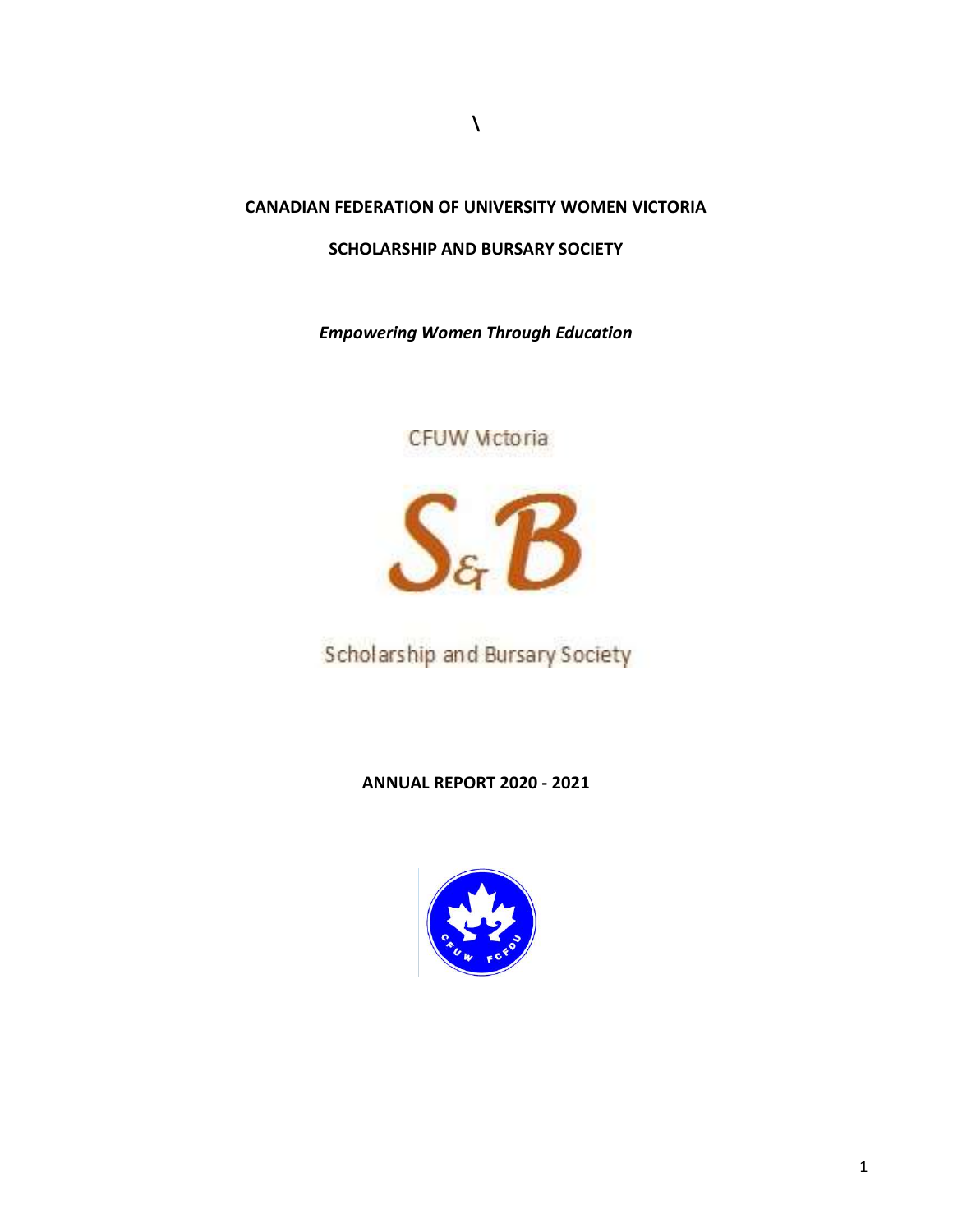### Introduction:

I am delighted on behalf of the S&B Board to present the 2020-21 Annual Report. Leta Wright has been our secretary over the last year, Margaret Morrison has completed her third year on the board as treasurer, and I serve as chair. Jutta Owens joined our group for Special Projects and Fundraising and has agreed to move into the Treasurer position and will start her first year for 2021-22 fiscal year.

You will find the secretarial, fundraising and financial reports in the appendices of this report.

### Member contributions:

Regardless of COVID restrictions and our inability to get together 'in-person', we had another successful year in the S&B Society. The culture of generosity and support for diverse educational opportunities for women continues to drive our scholarship development and augmentation. Our members have come together to financially support women to attain the education of their choice across the spectrum of workplace opportunities from health care, to the sciences, to the trades. Our financial contributions support research, services and leaders across the educational spectrum.

We have focused our investments at Camosun College, Royal Roads University and the University of Victoria to topping up previous investment to work towards each student receiving a minimum of \$1,000.00 requiring a minimum investment of \$25,000.00 investment. In addition to our two recent major legacies, these monies have come from CFUW membership fees, annual donations of our members, legacies, and Smile Cards (see the Treasurer's Report for more details).

#### Legacy Funds:

Legacy Giving is a very powerful gift enabling us to establish an investment within the first year of receiving funds. Several members have asked for more information on Legacies and a pamphlet is available on the website. No new legacy funds were received in 2020-21.

#### Awards

Over the last year, the Victoria S&B Society endowments totalled over \$1.3 million which provided support to 40 students at three institutions. This resulted in almost \$58,000 in awards. Due to the dire financial needs of many students with COVID restrictions in workplaces, some awards were split between several students. Camosun split many of their awards to maximize support to students. In total the 15 Camosun awards were split between 26 students. We continue to work closely with the educational institutions to ensure that all funding is a minimum of \$1,000.00.

Attached at the end of the report is summary tables of our endowments and the individual student's awards across all three institution. Please note that where there are multiple awards out of one endowment, the amount shown is the total amount given from that award with the individual amounts in brackets. You will notice some awards are rounded up/down and some are not. We are working to get consistency across all awards.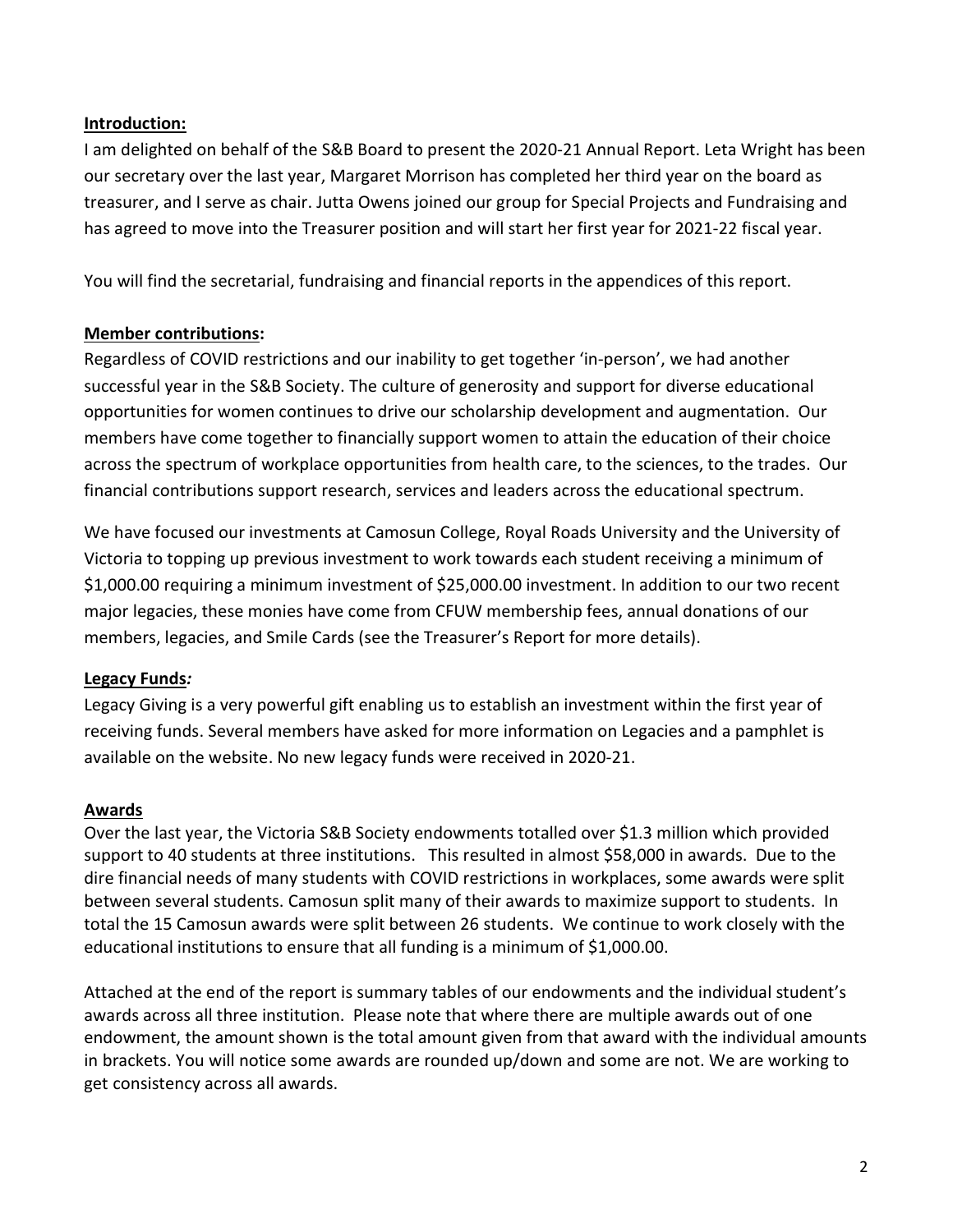### Awards Celebration:

In mid-February, we celebrated the 2020-21 award recipients at an early evening ZOOM Celebration. The evening consisted of an overview of the College and Career Group by Larisa Hutchinson and a slide show showcasing this year's award winners. We were very honoured to have Carole James, former Deputy Premier and Minister of Finance in British Columbia as our keynote speaker. Carole spoke on her varied career and the value in believing in yourself and stepping up to try new challenges and opportunities. Carole also spoke of the power of women supporting women and acknowledged CFUW as a key community advocate for women's education.

### Thank you:

The collaboration and support of the development officers at the three institutions is central to the improvement and distribution of awards. I would like to thank Cheryl Hebb at UVIC, Andrea Boyes at RRU and Christina Bauzon at Camosun for their dedication and commitment to women's education.

The S&B Society has three Directors and one is replaced every year. This year, Margaret Morrison will complete her three-year term. Margaret has managed our finances with a sure and steady hand leaving us in a very healthy financial situation. Thank you, Margaret from the S&B Executive and all CFUW Victoria members.

Jutta Owens has been volunteering with S&B over the last year helping us develop materials for fundraising and fine-tuning many of our S&B presentation templates. We are delighted that Jutta has agreed to take on the role of treasurer. Jutta retired to Victoria after a career IBM, is treasurer for her strata and a whiz with computer systems. Thank you, Jutta, for stepping up to this additional challenge.

Last year we started to explore a variety of mechanisms for fundraising for our awards through Jutta's work. We are delighted that Joan Feyrer has joined the S&B board to continue this work. Watch for more news throughout the year.

Finally, I want to take a moment to acknowledge the generosity and support of our CFUW Colleagues. The commitment of the membership to women's education is the strength of our organization and our collective philanthropic work. Thank you!

That completes the 2020-21 Annual Report for the Scholarship and Bursary Society. We look forward to continuing to work with you to support women in education.

Brenda Canitz **Chair**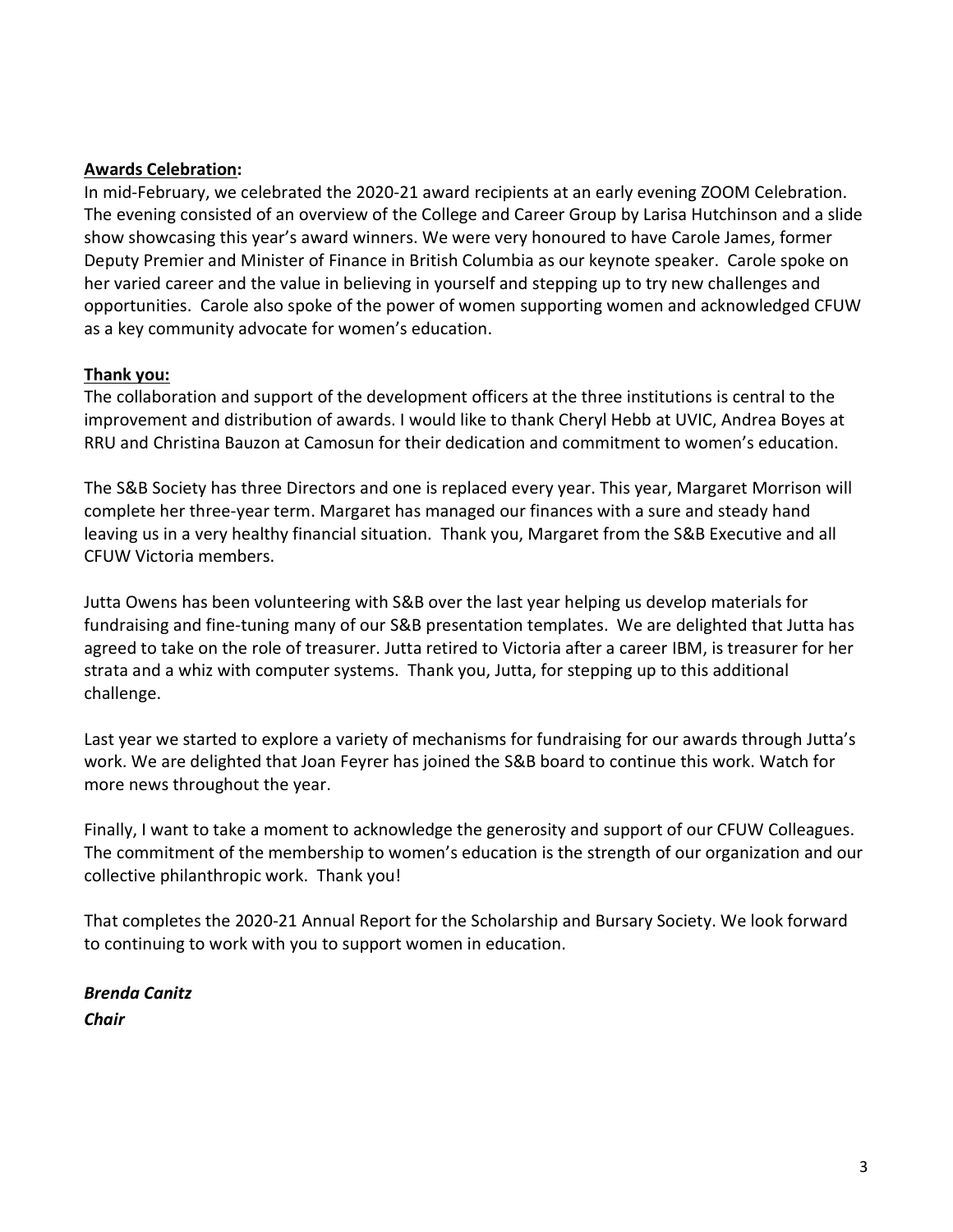## **Appendices**

### **APPENDICES**

Appendix 1 – Secretary's report

Appendix 2 – Fundraising report

Appendix 3 - Financial report

Appendix 4 - Motion to Adopt Financial reports

Appendix 5 – Endowments and Disbursements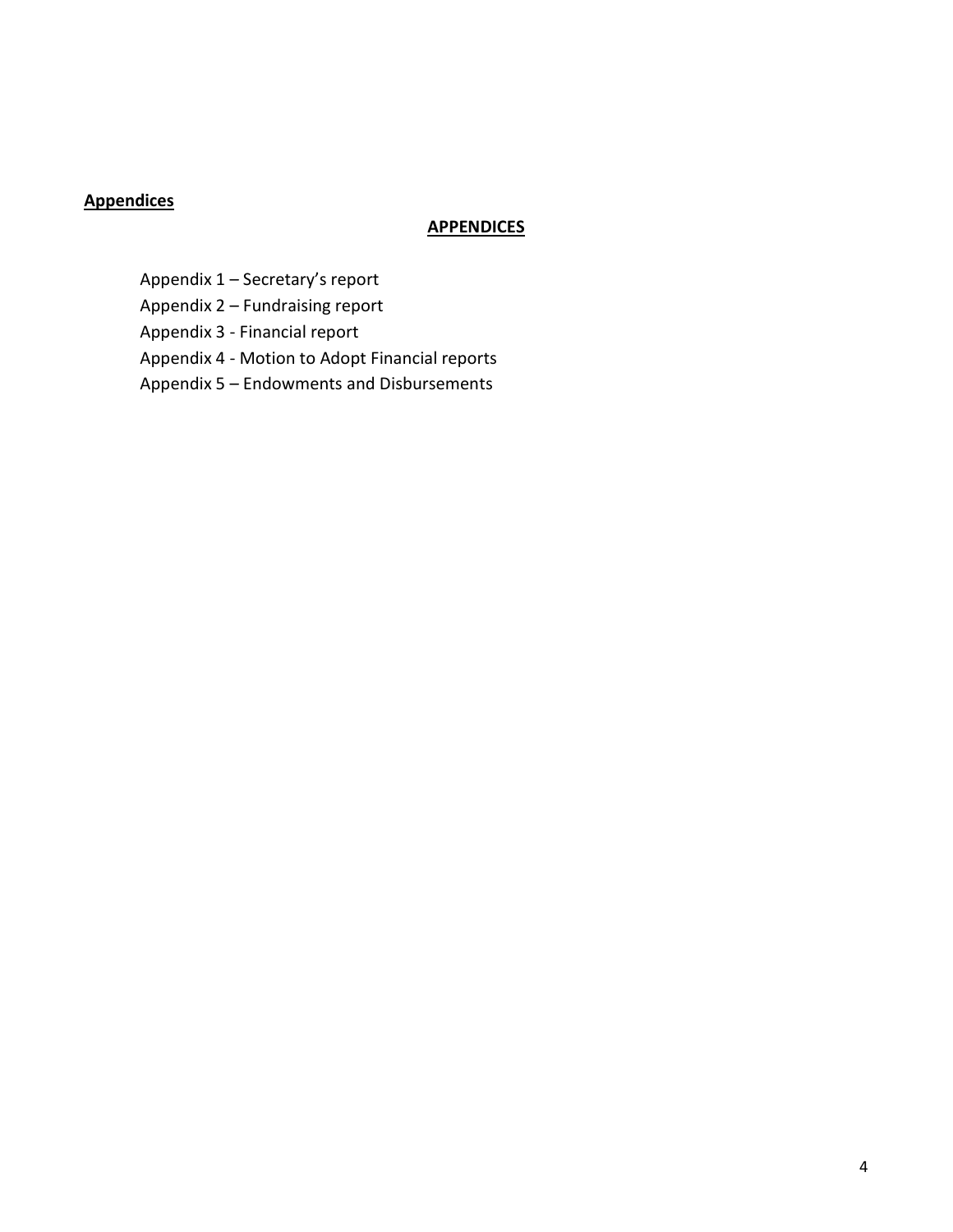### APPENDIX 1

## CANADIAN FEDERATION OF UNIVERSITY WOMEN VICTORIA SCHOLARSHIP AND BURSARY SOCIETY

#### SECRETARY'S REPORT – Leta Wright

Email: scholarship@cfuwvictoria.ca Website: https://www.cfuwvictoria.ca/scholarships-bursaries/

This was a learning year for me as secretary. The primary duties of the secretary were related to setting up, organizing and recording the Monthly ZOOM meetings, communicating with members and the educational institutions and general correspondence.

Much of the year was taken up with two tasks. The Awards celebration in February 2021 was held via Zoom. As secretary, much of the work was connecting with the award recipients, obtaining photos and biographies that were used as part of the video presentation for the CFUW membership.

The other task was re-organization of the documents and files that are stored on the S&B Shared Drive on One Drive. The goal is to make it easy and intuitive locate documents that relate to S&B activities. This continues to be a work in progress.

A perpetual calendar was created and continues to be updated. This ensures the executive are aware of what needs to be completed each month.

Leta Wright, **Secretary**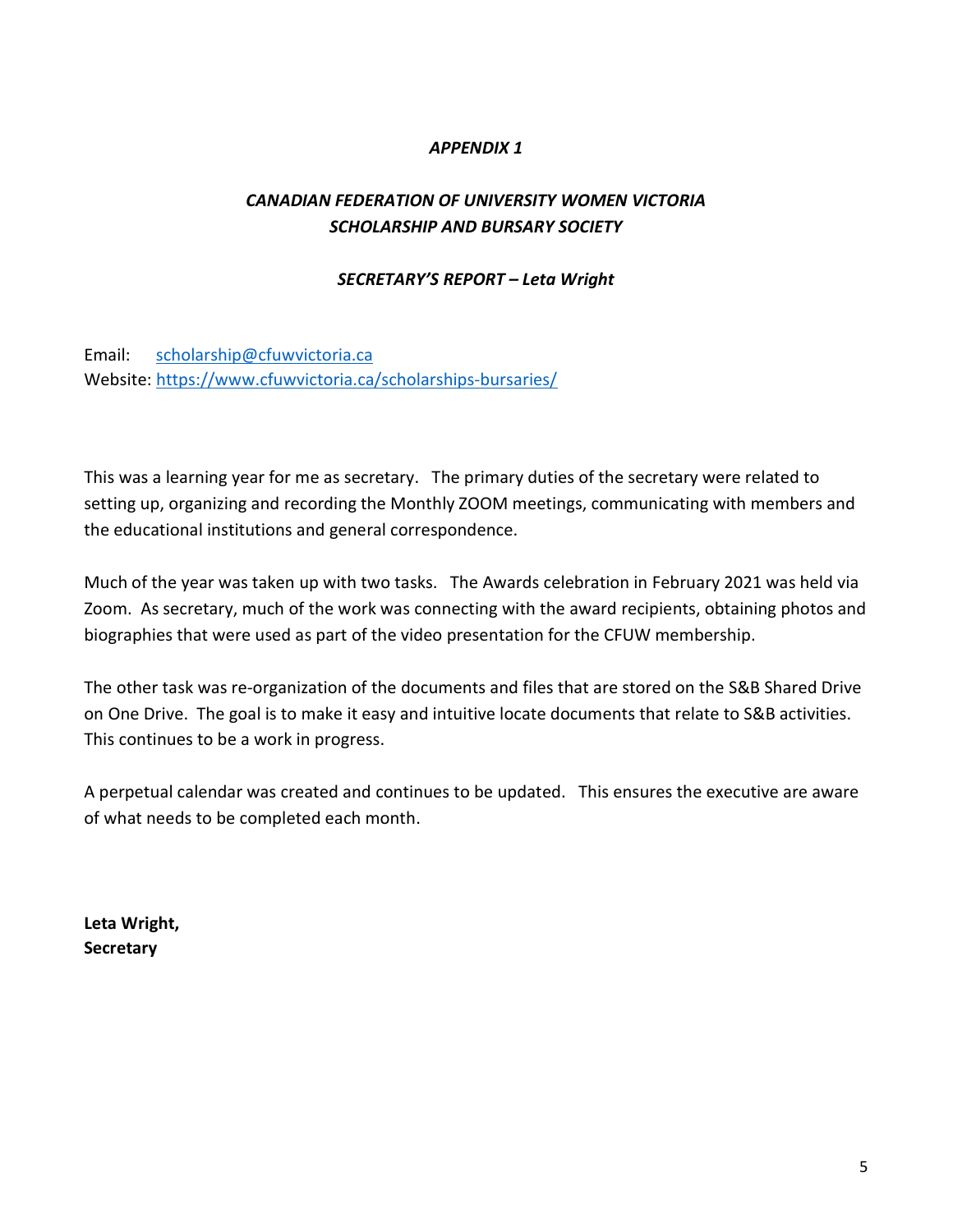### APPENDIX 2

# CANADIAN FEDERATION OF UNIVERSITY WOMEN VICTORIA SCHOLARSHIP AND BURSARY SOCIETY

### FUNDRAISING REPORT - Jutta Owens, Special Advisor

S&B Board fundraising has mostly been via CFUW member donations and monies gained by the use of Smile Cards from Thrifty Foods. Thrifty Foods has informed us their approach to this kind of fund raising will change in June 2021. The new approach will not work for us. See more in the Treasurer's reports

During this year we did look at other options that included submitting proposals to two large banking institutions asking for funding for our Indigenous Caregiver award. Both proposals were turned down. Covid has also had an impact as other options like selling of logo wear were deemed not viable when we cannot meet in person.

This is important development work and we now have a Special Advisor position that is focused on fundraising efforts to help us grow our ability to fund new awards more frequently. Joan Feyer has volunteered to take on this important task.

Jutta Owens Special Advisor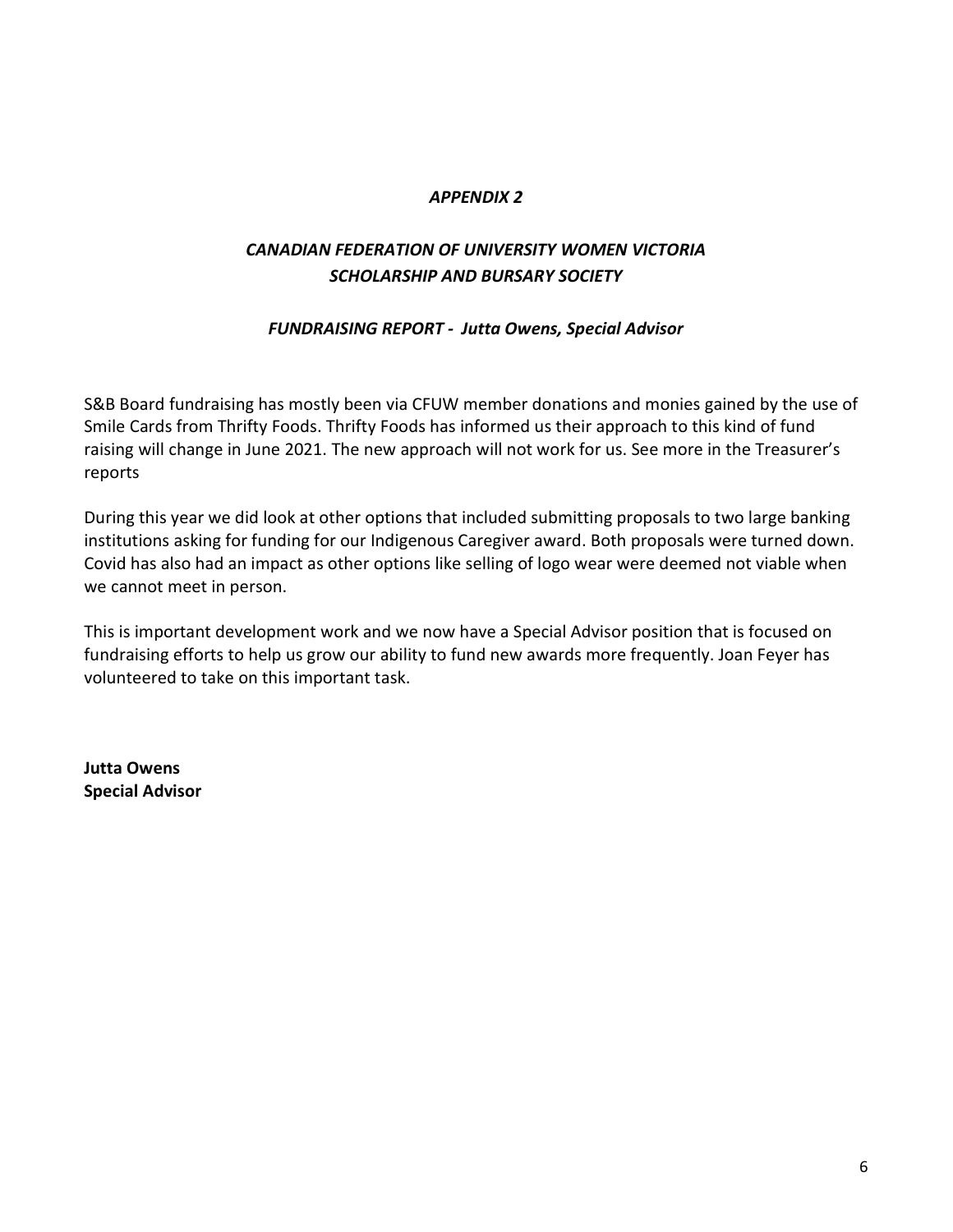### APPENDIX 3 CANADIAN FEDERATION OF UNIVERSITY WOMEN VICTORIA SCHOLARSHIP AND BURSARY SOCIETY FINANCIAL STATEMENT FOR THE YEAR ENDING MARCH 31, 2021

### TREASURER'S REPORT - Margaret Morrison

| <b>RECEIPTS</b>                             | 2020-21      | 2019-20       |
|---------------------------------------------|--------------|---------------|
| Donations                                   | \$11,488.95  | \$8,800.00    |
| CFUW Victoria - Stipend                     | \$1,020.00   | \$1,310.00    |
| Legacies                                    | 0            | \$1,641.39    |
| Interest                                    | \$1.86       | \$6.32        |
| <b>Smile Cards</b>                          | \$1,659.27   | \$1,427.06    |
| Fundraising                                 | 0            |               |
| <b>Total Receipts</b>                       | \$14,170.08  |               |
|                                             |              |               |
| <b>DISBURSEMENTS</b>                        |              |               |
| Camosun College                             | \$22,436.46  | \$40,000.00   |
| University of Victoria                      |              | \$42,500.00   |
| <b>OTHER EXPENSES</b>                       |              |               |
| <b>Annual Reception</b>                     | 0            | 120.11        |
| Canada Helps                                | \$166.69     | \$100.18      |
| Director's Insurance                        | \$626.00     | \$600.00      |
| Administration                              | \$722.79     | \$220.56      |
| <b>Total Expenses</b>                       | \$23,951.94  | \$83,440.67   |
|                                             |              |               |
| <b>EXCESS (DISBURSEMENTS OVER RECEIPTS)</b> |              |               |
| RECEIPTS OVER DISBURSEMENTS                 | (\$9,781.96) | (\$70,255.90) |
| CASH BEGINNING OF YEAR                      | \$19,723.08  | \$87,754.31   |
| <b>CASH END OF YEAR</b>                     | \$9,941.22   | \$19,723.08   |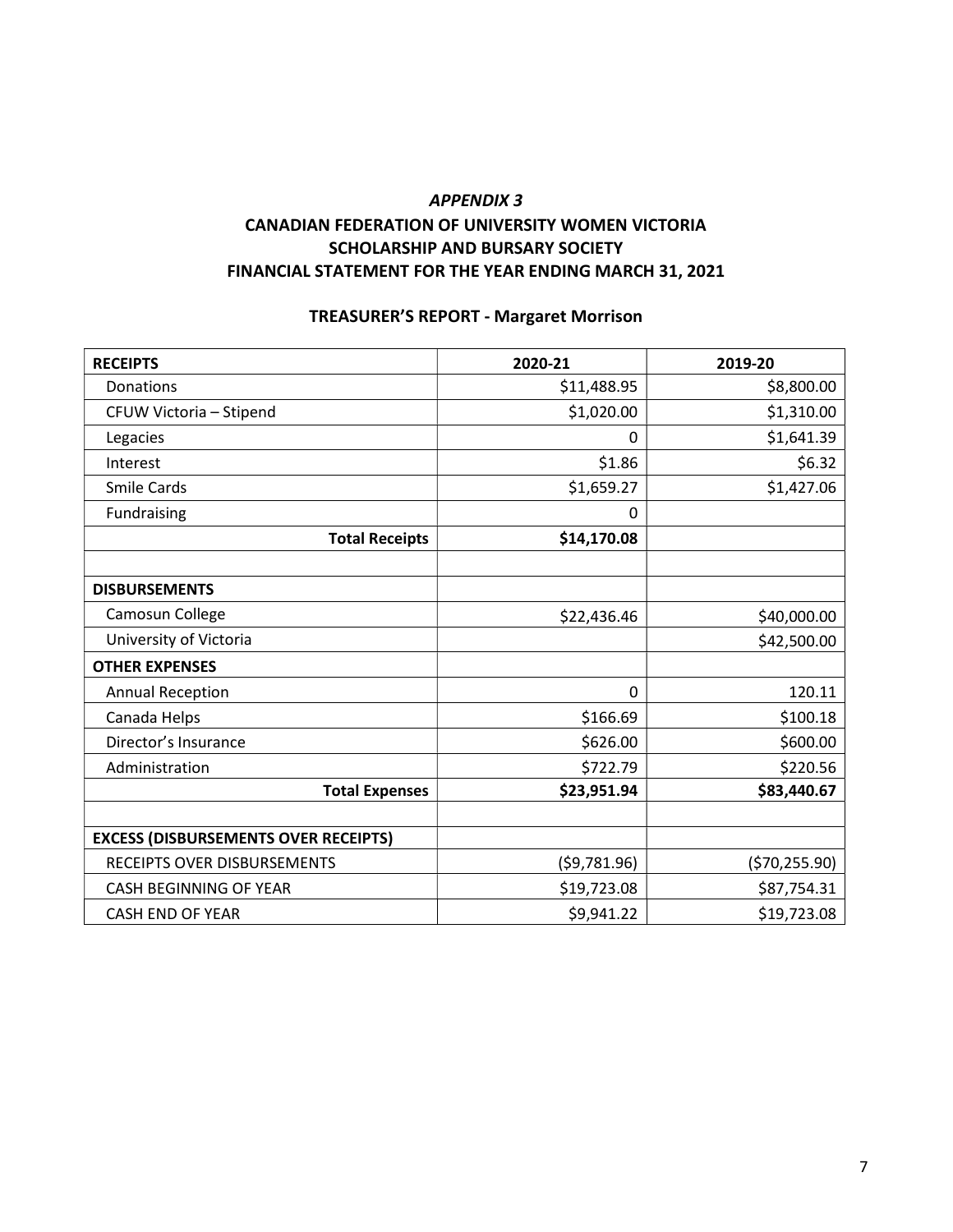# APPENDIX 4 MOTION FOR CONSIDERATON

### 1. ACCEPTANCE OF THE 2019-20 FINANCIAL REPORT AS PRESENTED:

It has been moved by Margaret Morrison, Treasurer for the Scholarship and Bursary Society, that the 2020-21 Financial Reports of S&B be adopted as circulated.

Seconded:

Carried

(To Be Completed at the AGM)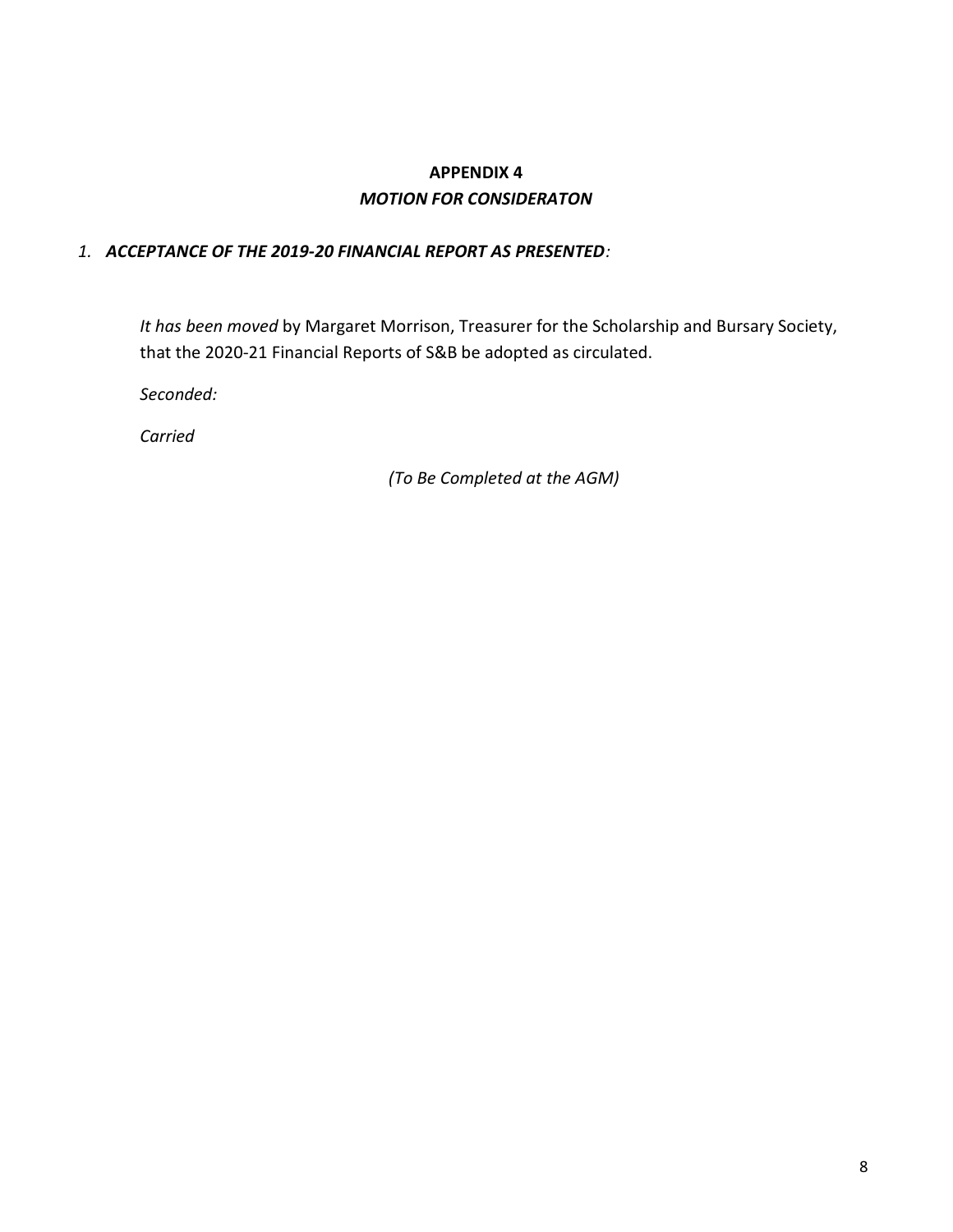### APPENDIX 5

## CANADIAN FEDERATION OF UNIVERSITY WOMEN VICTORIA SCHOLARSHIP AND BURSARY SOCIETY

### ENDOWMENTS AND DISBURSEMENTS, 2020-2021

| Scholarship                                                | #              | Year    | <b>Endowed</b>                  | Award         |
|------------------------------------------------------------|----------------|---------|---------------------------------|---------------|
|                                                            | <b>Awards</b>  | started | 2020-21                         | 2020-21 ##    |
| <b>Blue &amp; Gold Bursary</b>                             | 6              | 1986    | \$<br>131,589.31                | 1000.00<br>\$ |
| <b>Malahat Bursary</b>                                     |                | 1987    |                                 | \$<br>1000.00 |
| Diamond Jubilee                                            |                | 1969    |                                 | \$<br>1000.00 |
| <b>Margaret Lowe Memorial Bursary</b>                      |                | 1993    |                                 | \$<br>1000.00 |
| <b>Margaret Lowe Memorial Bursary</b>                      |                | 1998    |                                 | \$<br>1000.00 |
| Geraldine Symons Memorial Bursary                          |                | 1997    |                                 | \$<br>1000.00 |
| Helen Joy Russell Diploma in Music Bursary                 | $\mathbf{1}$   | 2008    | \$<br>17,676.66                 | \$<br>796.55  |
| Helen Joy Russell Associate of Science                     | 1              | 2008    | \$<br>17,676.66                 | \$<br>806.94  |
| <b>Bursary</b>                                             |                |         |                                 |               |
| <b>Centennial Endowment Fund</b>                           | $\mathbf{1}$   | 2010    | \$<br>17,437.81                 | \$<br>796.04  |
| Heather Lewis awards in Arts and Science                   | $\overline{2}$ | 2015    | \$<br>22,203.48                 | \$1,013.59    |
| Women Trades Anniversary Award                             | $\mathbf{1}$   | 2016    | \$<br>21,000.00                 | \$958.65      |
| Peggy Matheson Educational Award for<br>Indigenous Studies | 1              | 2017    | \$<br>25,050.00                 | \$1143.53     |
| Doreen Sutherland Award in Engineering                     | $\mathbf{1}$   | 2017    | \$<br>35,000.00                 | \$1597.75     |
| Doreen Sutherland Award in Sport and                       | 1              | 2017    | \$<br>35,000.00                 | \$1597.75     |
| <b>Exercise Education</b>                                  |                |         |                                 |               |
| Doreen Sutherland School of Access                         | $\overline{2}$ | 2020    | $\mathsf{\dot{S}}$<br>40,000.00 | $***$         |
| Indigenous Health Care Assistant                           |                | 2020    |                                 | ***           |
| <b>TOTAL</b>                                               | 17             |         | \$<br>362,633.92                | \$14,710.80   |

### CAMOSUN COLLEGE

## Some awards were split between 2-3 students in response to the difficult financial situation for many students with little or no employment possibilities.

\*\* will be awarded in 2021-22

\*\*\*award under development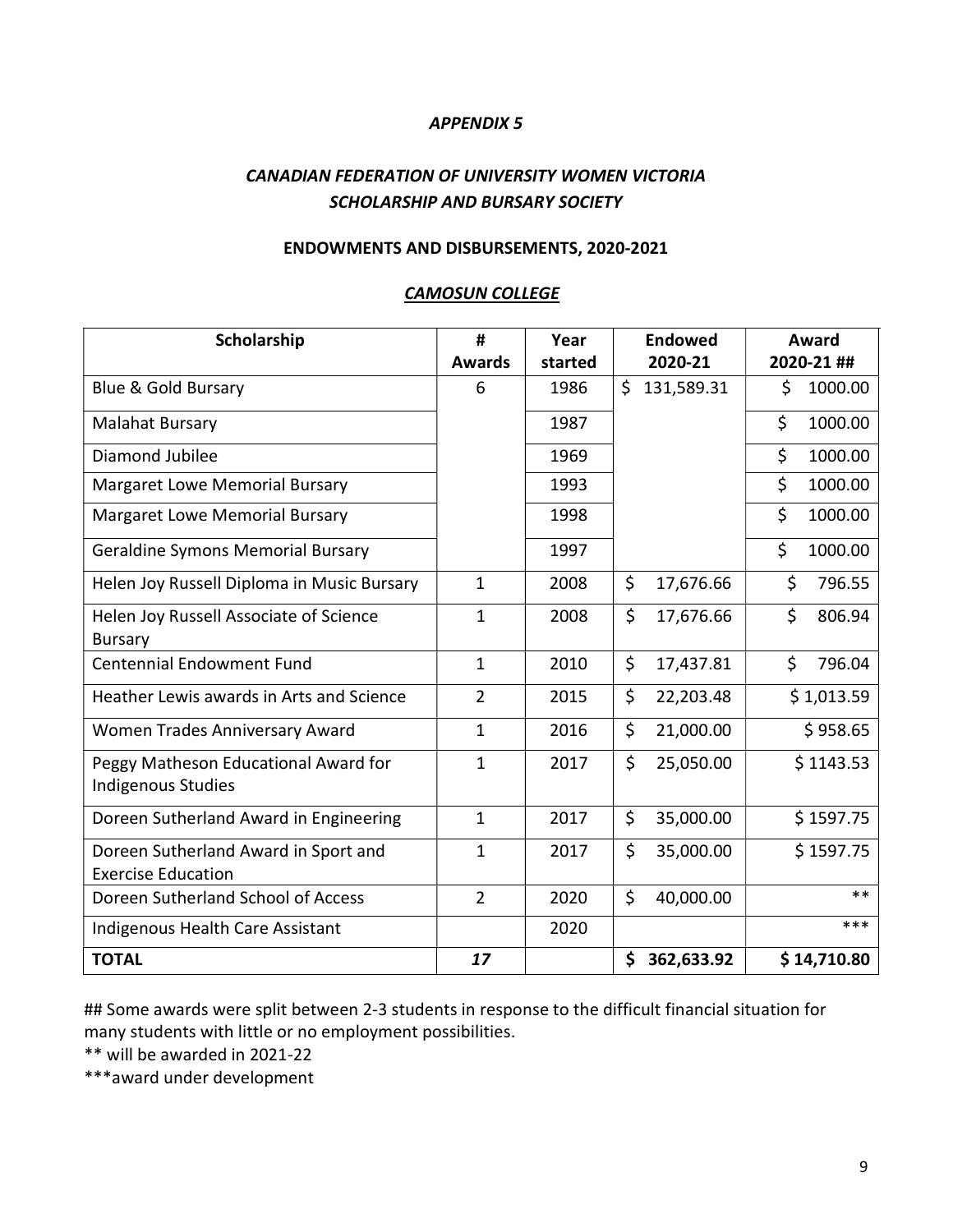| Scholarship                                | #              | Year    | Endowed<br>2020-21 | Award           |
|--------------------------------------------|----------------|---------|--------------------|-----------------|
|                                            | <b>Awards</b>  | started |                    | 2020-21**       |
| Doreen Sutherland - School of Exercise     | $\overline{2}$ | 2017    | \$104,186.64       | \$4,100.00      |
| Science, Physical and Health Education     |                |         |                    | [\$2,050.00]    |
| Doreen Sutherland - Indigenous Scholarship | $\mathbf{1}$   | 2017    | \$36,463.45        | \$1,440.00      |
| <b>HSD</b>                                 |                |         |                    |                 |
| CFUW Anniversary Science Scholarship       | 1              | 2015    | \$56,704.86        | \$2,410.00      |
| Bertha Wilson Scholarship                  | 1              | 1982    | \$71,680.43        | \$5,580.00      |
| Margaret Low Scholarship                   | $\mathbf{1}$   | 1993    | \$125,000.00       | Ś.<br>5,000.00  |
| Catherine O. Cameron Memorial scholar      | $\mathbf{1}$   | 2004    | \$30,044.46        | \$<br>1,180.00  |
| Katherine Youdall Memorial scholar         | 6              | 1988    | \$239,373.13       | \$.<br>1,380.00 |
| Pat Martin Bates Scholarship               |                | 1985    |                    | \$<br>1,380.00  |
| Judith Harreman Scholarship                |                | 1986    |                    | \$1,380.00      |
| <b>Esther S Gardom Scholarship</b>         |                | 1987    |                    | \$<br>1,380.00  |
| Rosalind W. Young Scholarship              |                | 1957    |                    | \$1,380.00      |
| Victoria Entrance Scholarship              |                | 1917    |                    | \$1,380.00      |
| <b>CFUW Recent Grads Bursary</b>           |                | 1990    | \$35,000.00        | \$1,380.00      |
| Diana Morgan Scholarship in Humanities.    | 6              | 2019    | \$84,000.00        | \$5,400.00      |
| \$42,000.00 matched                        |                |         |                    | [\$900.00]      |
| <b>TOTAL</b>                               | 19             |         | \$782,452.97       | \$34,770.00     |

\*\*Please note that where there are multiple awards out of one endowment, the amount shown is the total amount given from that award with the individual amounts in brackets.